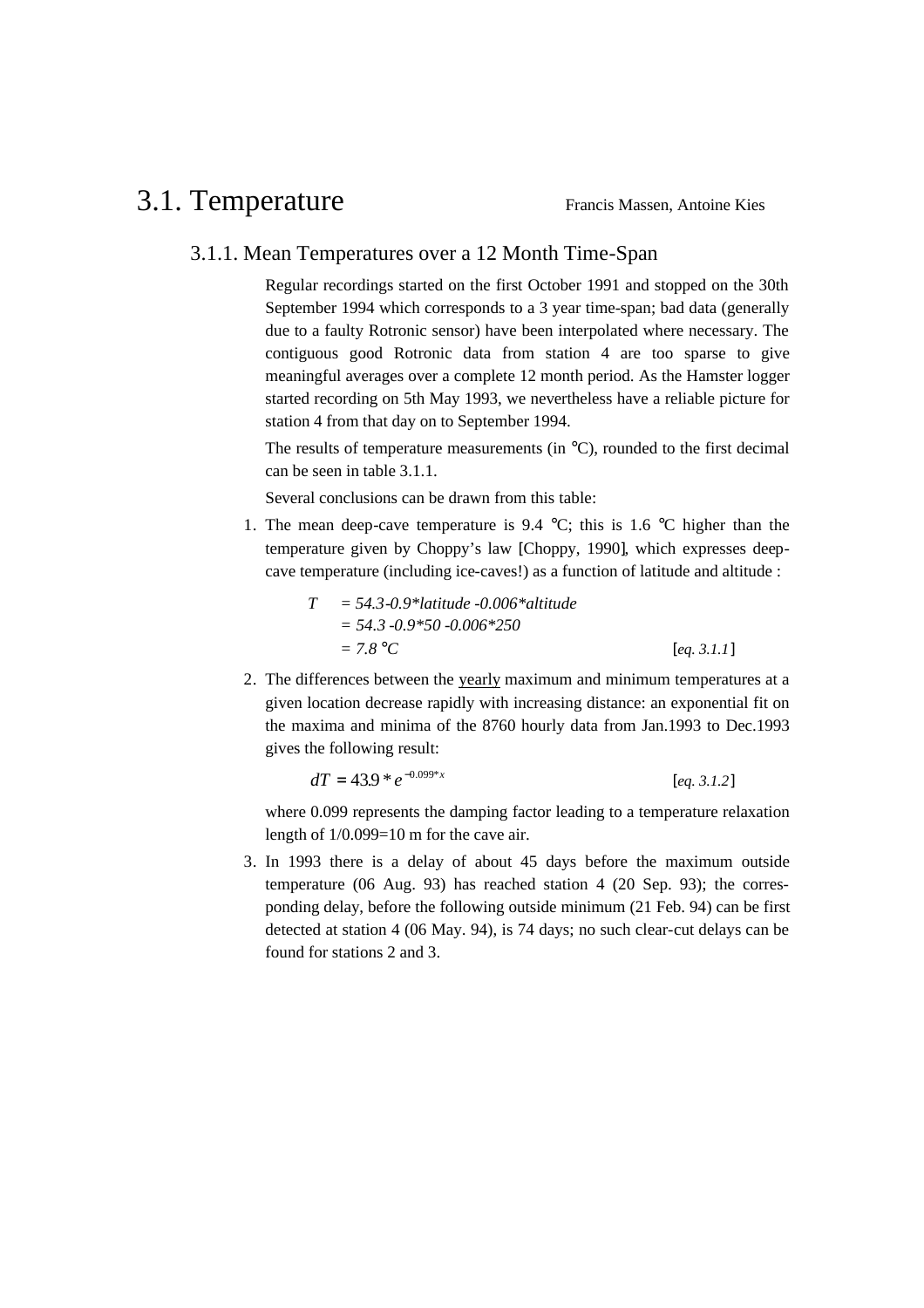## **Table 3.1.1.**

| <b>Station</b>    | <b>Sensor</b>               | <b>Period</b>                                | $Mean +\textit{-} Std$ | Max. and Date | Min. and Date |
|-------------------|-----------------------------|----------------------------------------------|------------------------|---------------|---------------|
| station1          | Rotronic                    | $Oct91--Sep92$                               | $9.5 + - 6.4$          | 31.7          | $-6.3$        |
| $(x=0m)$          |                             |                                              |                        | 09 Aug 92     | 15 Dec 91     |
|                   |                             | This is the outside reference $Oct92--Sep93$ | $9.7 + - 6.5$          | 36.1          | $-7.8$        |
| station           |                             |                                              |                        | 06 Aug 93     | 04 Jan 93     |
|                   |                             | $Oct93--Sep94$                               | $10.3 + -7.4$          | 39.8          | $-7.8$        |
|                   |                             |                                              |                        | 03 Aug 94     | 21 Feb 94     |
|                   |                             | $Oct91--Sep94$                               | $9.9 + - 6.8$          | 39.8          | $-6.3$        |
|                   |                             |                                              |                        | 03 Aug 94     | 15 Dec 91     |
| station2          | <b>Rotronic</b>             | $Oct91--Sep92$                               | $10.7 + - 2.3$         | 18.5          | 5.1           |
| $(x=12m)$         |                             |                                              |                        | 27 Jul 92     | 20 Dec 91     |
|                   |                             | $Oct92--Sep93$                               | $9.7 +/- 1.9$          | 17.6          | 4.1           |
|                   |                             |                                              |                        | 16 Jul 93     | 06 Apr 93     |
|                   |                             | $Oct93--Sep94$                               | $10.4 + - 3.0$         | 18.8          | 2.9           |
|                   |                             |                                              |                        | 28 Jul 94     | 24 Dec 93     |
|                   |                             | $Oct91--Sep94$                               | $10.2 + - 2.5$         | 18.8          | 2.9           |
|                   |                             |                                              |                        | 28 Jul 94     | 24 Dec 93     |
| station3          | Rotronic                    | $Oct91 \rightarrow Sep92$                    | $9.8 + - 0.6$          | 10.9          | 8.8           |
| $(x=31m)$         |                             |                                              |                        |               |               |
|                   | no dates given, as max. and | $Oct92--Sep93$                               | $9.5 + - 0.4$          | 10.6          | 8.6           |
| min. are so close |                             |                                              |                        |               |               |
|                   |                             | $Oct93--Sep94$                               | $9.0 +/- 0.2$          | 9.4           | 8.2           |
|                   |                             | <i>Oct91--&gt;Sep94</i>                      | $9.4 + - 0.5$          | 10.9          | 8.2           |
| station4          | <b>Hamster</b>              | $May93--Sep93$ 9.4 +/- 0.1                   |                        | 9.6           | 9.4           |
| $(x=50m)$         |                             |                                              |                        |               |               |
|                   | no dates given, as max. and | $Oct93--Sep94$                               | $9.4 +/- 0.1$          | 9.6           | 9.3           |
| min. are so close |                             |                                              |                        |               |               |

4. Curiously at the timescale of 1 hour, the maximum temperatures at station 2 (x=12 m) do occur prior to the outside maxima, the lead time being 13, 21 and 6 days for the years 1992, 1993 and 1994. During this summer period, the wind always blows into the cave, so one should expect that the cave maxima would follow the outside ones. This is indeed the case in 1993 and 1994 ( but not in 1992) if the analysis is done on the daily mean temperatures, which are not so strongly influenced by the momentary outside wind pattern.

If dry outside air enters the cave, it evaporates a greater quantity of water than does a more humid air. The latent heat needed for condensation is higher for dry air, so dry air induces near the entrance a stronger cooling effect than humid air.As a consequence, at periods of hot and dry weather, temperatures near the entrance may be lower than they are at periods of rainfall. Alas, the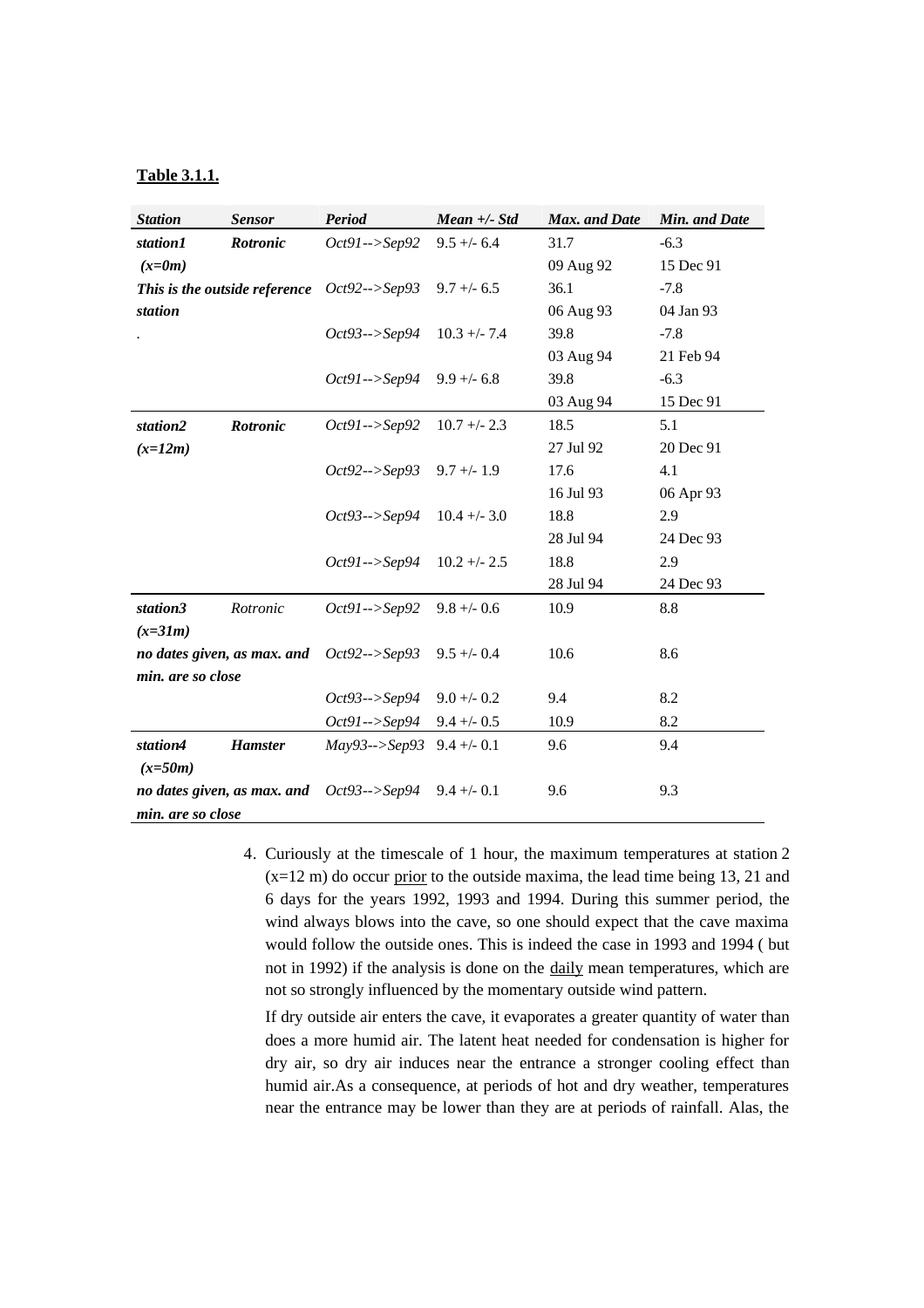mean outside humidities in July and August are very similar, so this hypothesis could not be confirmed by our data.

The convective heat transfer seems to be rather negligible for station 4, contrary to what happens for the other two stations at  $x=12$  m and  $x=31$  m. The main heat transfer mechanism into the deepest cave locations is pure conduction.



Fig.3.1.1. Difference of yearly maximum and minimum temperatures versus distance from entrance (year 1993

……………………

## 3.1.4. Instant Temperature Variations

It seems obvious that we cannot detect anymore the influence of rapid outside temperature variations at locations situated deep in the cave; let us look in this paragraph at what distance from the entrance the daily or hourly variations of the outside temperature can still be detected. Fig. 3.1.5 of the mean daily temperatures shows that the overall seasonal outside pattern can readily be observed at station 2 (one should note that during winter months, the temperature at station 2 often anti-correlates with the outside temperature; as will be seen later, this is due to a different air flow direction).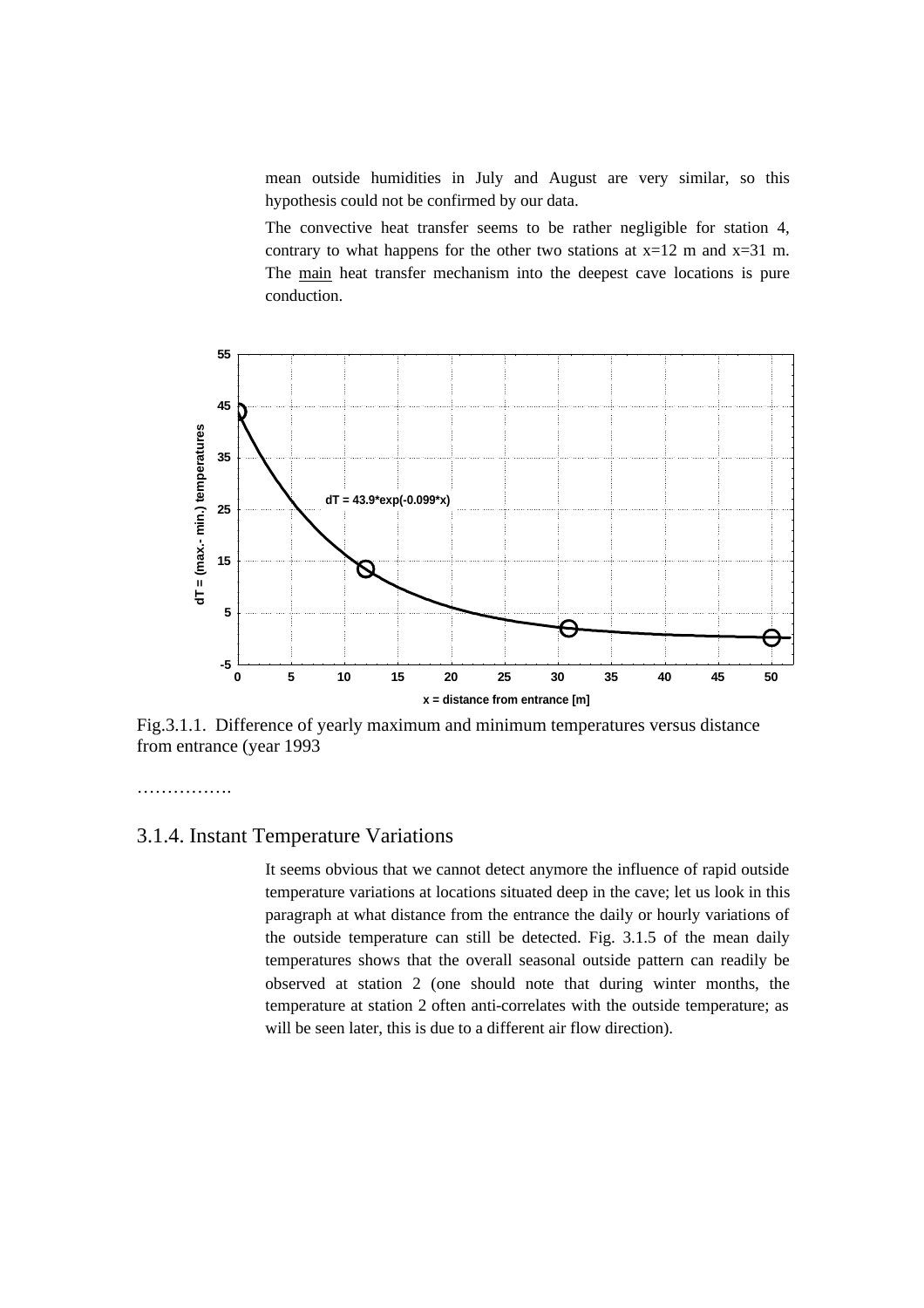

*Fig. 3.1.5. Daily mean temperatures at station 1 and 2 from January 92 to November 94* 

![](_page_3_Figure_2.jpeg)

*3.1.6. Spectral analysis of temperature records from January 92 to November 92 (25 560 data)*